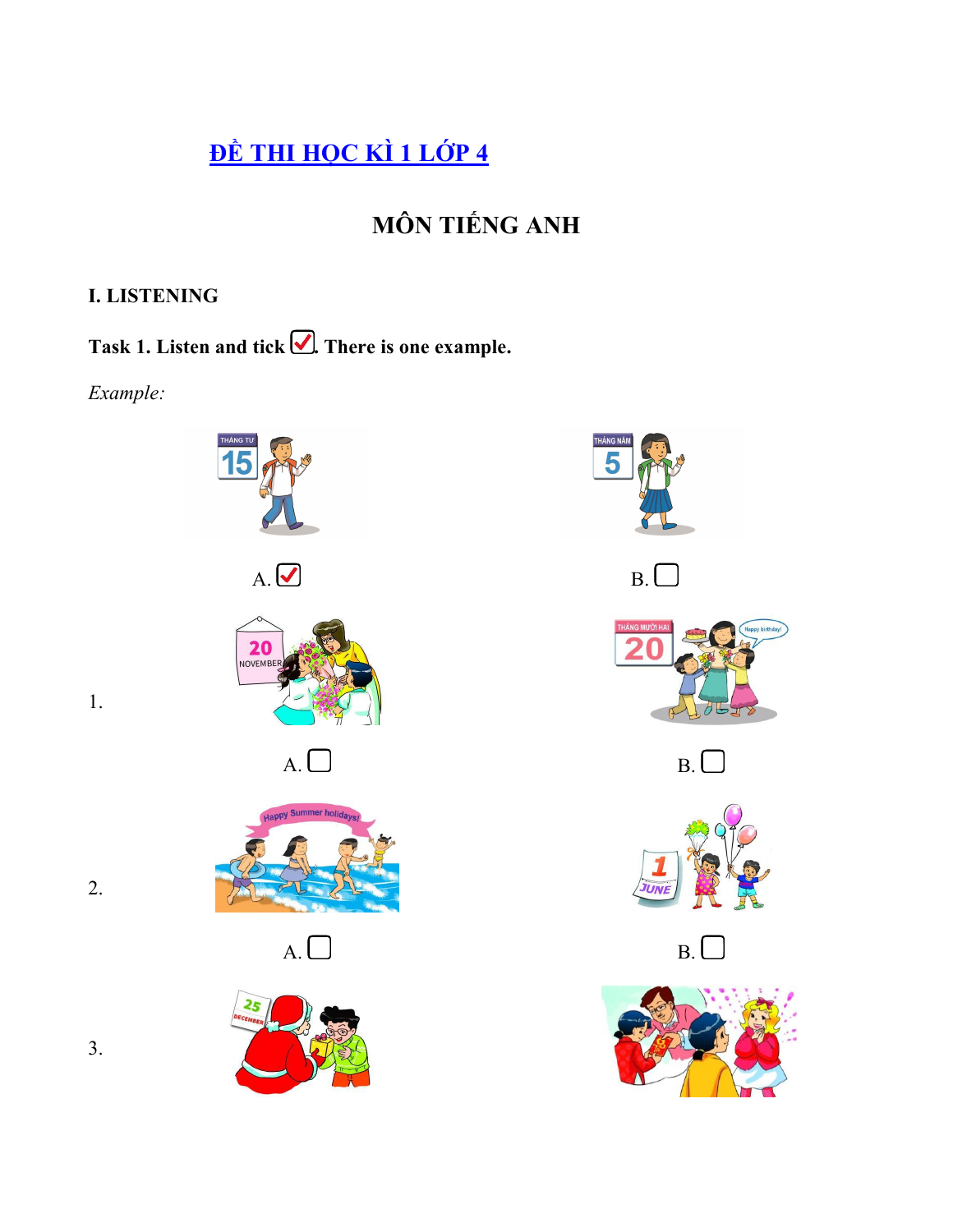



*Examples:*

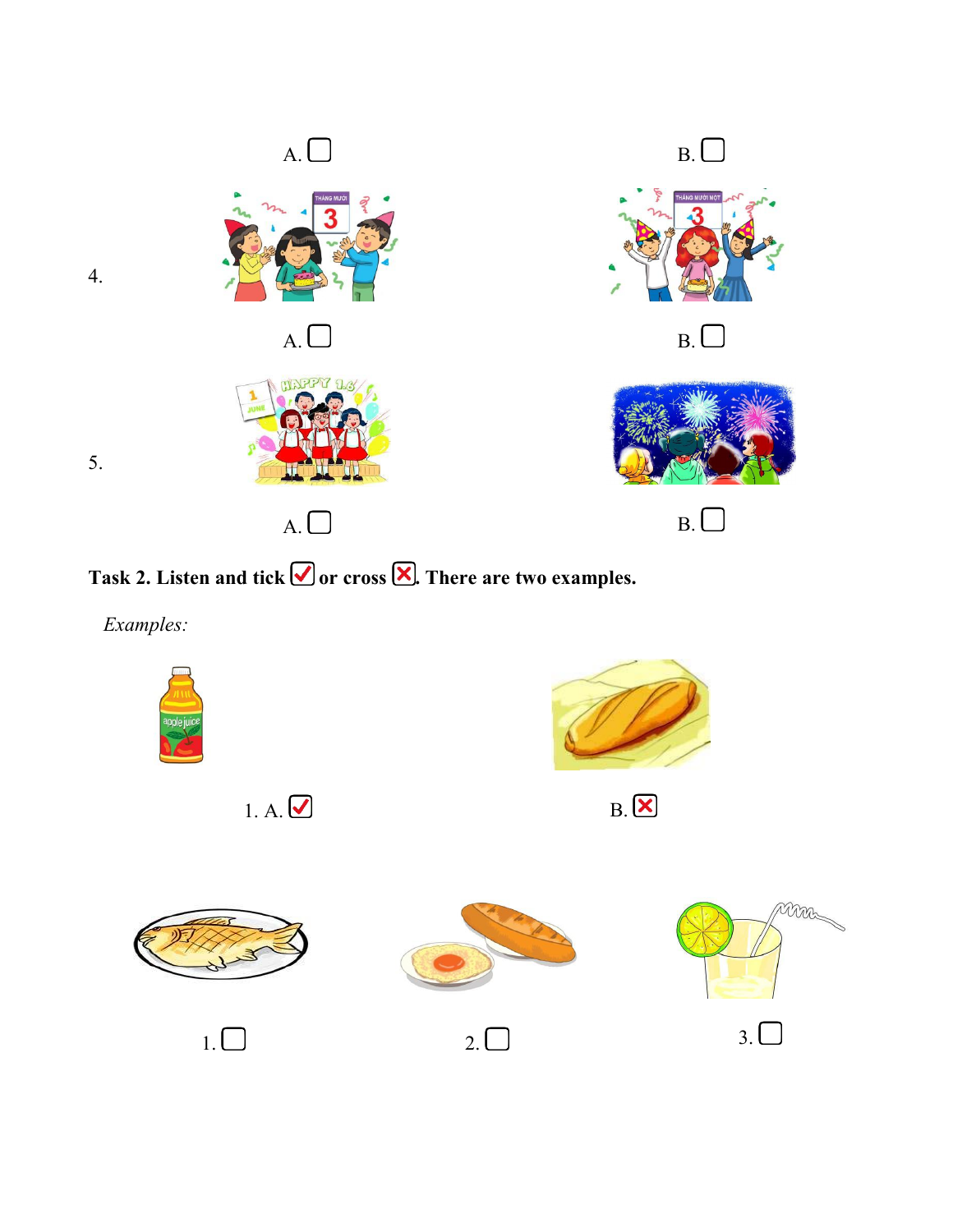





**II. READING AND WRITING**

**Task 1A. Look and write. There is one example.**

*Example:*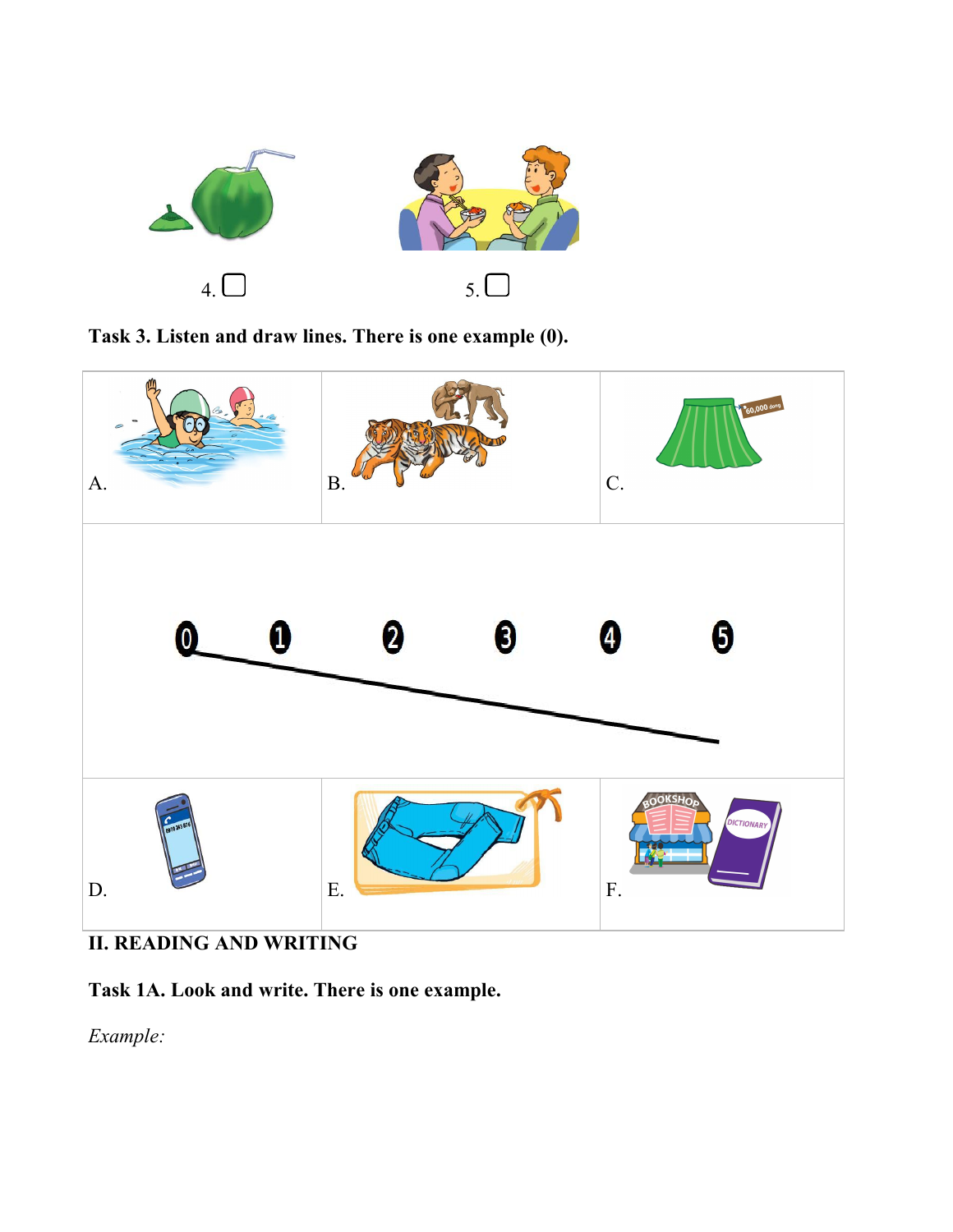

## **Task 2. Order the words. There is one example.**

*Example:* going / Vinpearl / visit / this / we / summer / to / are We are going to visit Vinpearl this summer.

1. you / there / going / are / to / what / do

**\_\_\_\_\_\_\_\_\_\_\_\_\_\_\_\_\_\_\_\_\_\_\_\_\_\_\_\_\_\_\_\_\_\_\_\_**?

2. mountains / explore / to / caves / I'm / the / in / going

**\_\_\_\_\_\_\_\_\_\_\_\_\_\_\_\_\_\_\_\_\_\_\_\_\_\_\_\_\_\_\_\_\_\_\_\_\_\_\_\_\_\_\_**.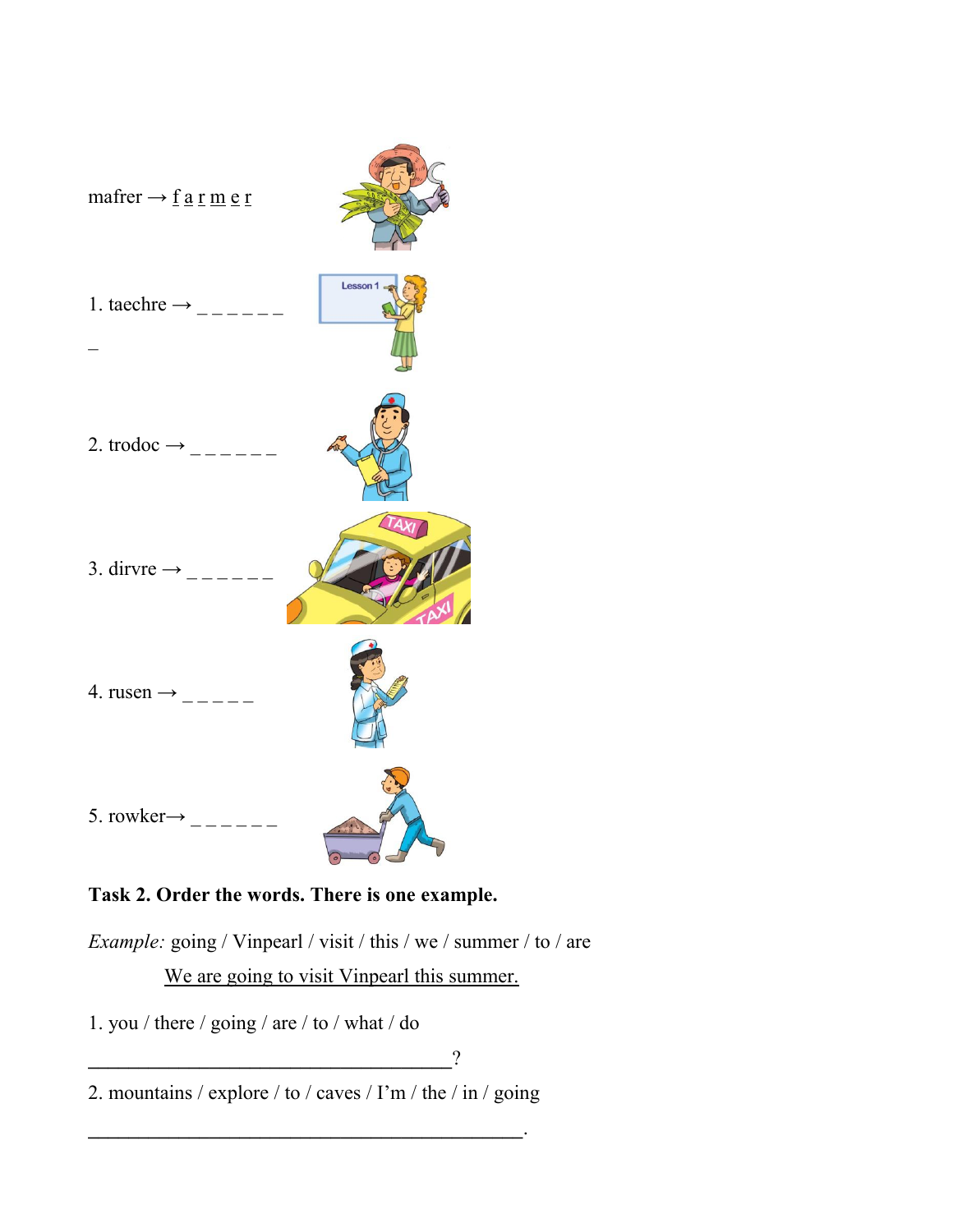3. countryside / are / in / going / we / the / to / kites / fly

4. cruise / to / you / take / are / boat / going / a **\_\_\_\_\_\_\_\_\_\_\_\_\_\_\_\_\_\_\_\_\_\_\_\_\_\_\_\_\_\_\_\_\_\_\_\_\_\_\_\_\_\_\_**? 5. summer / are / this / you / holiday / where / going **\_\_\_\_\_\_\_\_\_\_\_\_\_\_\_\_\_\_\_\_\_\_\_\_\_\_\_\_\_\_\_\_\_\_\_\_\_\_\_\_\_\_\_**?

#### **Task 3. Read and write YES or NO. There is one example (0).**

**\_\_\_\_\_\_\_\_\_\_\_\_\_\_\_\_\_\_\_\_\_\_\_\_\_\_\_\_\_\_\_\_\_\_\_\_\_\_\_\_\_\_\_**.

Hi, my name is Quan. I wear different kinds of clothes for schooldays. On hot days at school, I often wear a cap, a T-shirt, a pair of shorts, a red scarf and a pair of sandals. On cold days, I usually wear a cap, a jacket over a jumper, a pair of trousers, a red scarf, a pair of socks and shoes. I like hot days because I can wear light clothes to school.

| <b>DÁP</b> ÁN                                                        |            |
|----------------------------------------------------------------------|------------|
| 5. He likes hot days because he can wear light clothes at home.      |            |
| 4. He usually wears a pair of sandals on cold days, too.             |            |
| 3. He wears a jacket over a jumper, a pair of trousers on cold days. |            |
| 2. He also wears a pair of socks and shoes on hot days.              |            |
| 1. He wears wear a cap, a T-shirt, a pair of shorts on hot days.     |            |
| 0. Quan wears different kinds of clothes for schooldays.             | <b>YES</b> |

### **I. LISTENING**

**Task 1. Listen and tick . There is one example.**

**Key:** 1. A 2. B 3. A 4. A 5. B

**Task 2.** Listen and  $\text{tick} \n\mathcal{Q}$  or  $\text{cross} \n\mathcal{Q}$ . There are two examples.

**Key:** 1.  $\boxed{\mathbf{X}}$  2.  $\boxed{\mathbf{Z}}$  3.  $\boxed{\mathbf{Z}}$  4.  $\boxed{\mathbf{Z}}$  5.  $\boxed{\mathbf{X}}$ 

**Task 3. isten and draw lines. Thereis one example (0).**

**Key:** 1. C 2. E 3. D 4. B 5. A